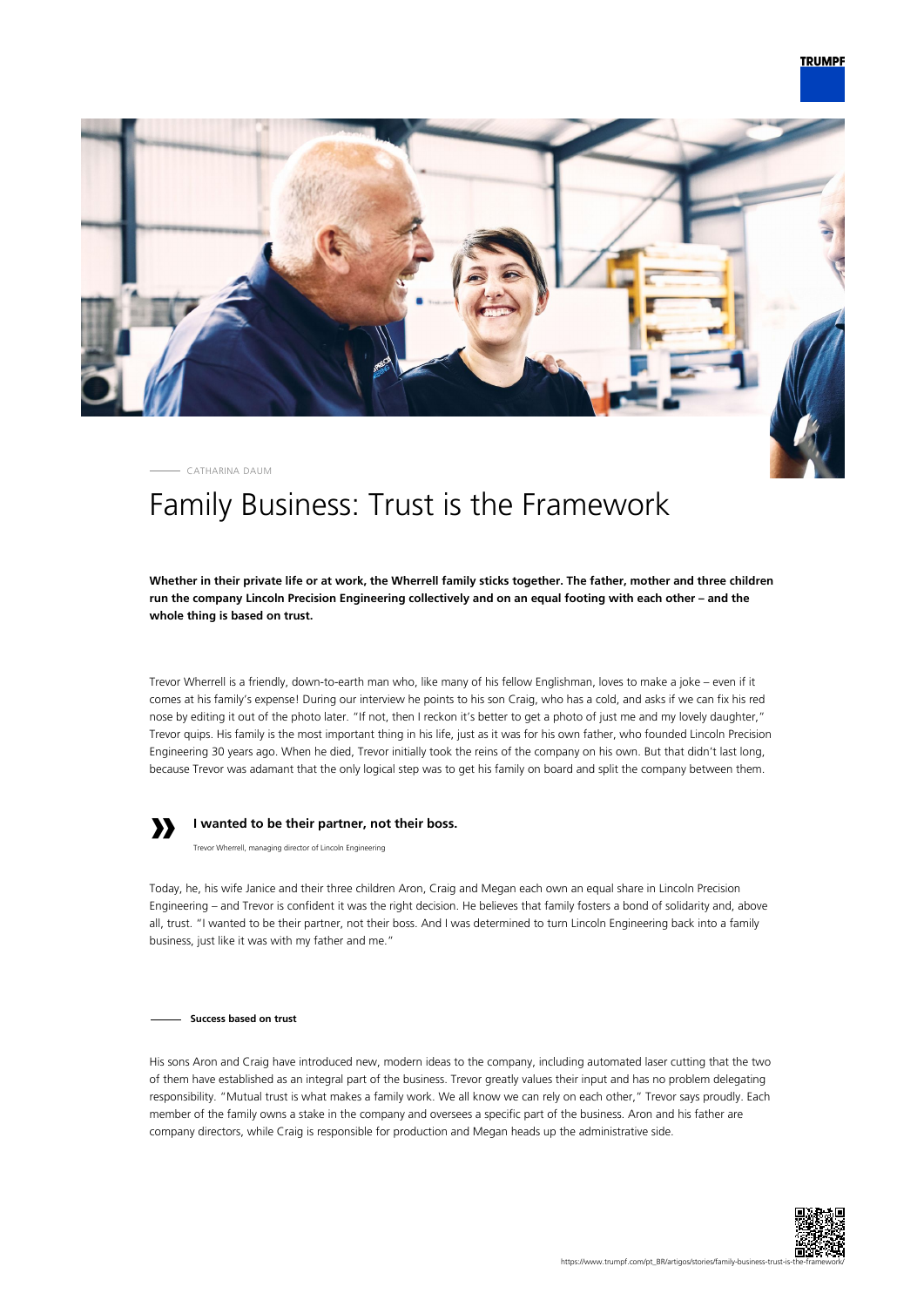

### **Time to grow**

Lincoln Precision Engineering specializes in manufacturing products for the agricultural, motorsport and construction sectors. The company has landed an increasing number of projects over the past couple of years. That, in turn, led to increases in headcount and machinery, leaving their old factory bursting at the seams. "We were constantly treading on each other's toes," says Trevor. A new factory was the obvious solution, and they were determined it should be exactly right, as his son Aron explains: "An architect's firm planned and built the facility to our exact specifications and requirements. We were involved in the design process – and we're delighted with the results."

#### **A common goal**

The company's new site came online in May 2018. It is 50 percent bigger than the old factory, so there is plenty of space for more employees and machines. "As soon as we moved in, we purchased two new TRUMPF bending machines. And we're already looking for new people," adds Trevor.



TRUMPF is an integral part of Lincoln Precision Engineering's machine park. For example, the company owns a TruLaser 5030 and two TruBend 3120.

– Claus Morgenstern



The company Lincoln Precision Engineering is run by father, mother and three children together and on an equal footing.

– Claus Morgenstern

He is convinced that Lincoln Precision Engineering owes its success to the family having a shared goal. "We're basically always here. We work around the clock," he jokes. In reality, the Wherrells understand the importance of taking time off but, even then, they spend much of it together. They all live close to the company, none of them very far from the 2,000-year-old town of Lincoln on the east coast of the British Isles. The family often meets up at the weekend to support Aron's nine-yearold son Lewis, who is a keen go-karter. He shares more than just his nationality and first name with the Formula One world champion Lewis Hamilton. Both of them took an interest in motorsport from an early age and quickly made a name for themselves. The youngest Wherrell is now one of England's most successful racing drivers in his age bracket. Trevor is proud of his grandson and shows us photos and videos of training sessions and races. What makes it even more special is that the family is Lewis's pit crew – and that they build his go-kart themselves on their TRUMPF machines.

### **Powerful machines for a successful company**

Lincoln Precision Engineering started out as a machining company but has since built up an excellent reputation as a sheet metal fabricator. It all began with a second-hand laser machine, but the family quickly realized that long-term success would require a machine that offered consistently high quality. An internet search led them to TRUMPF and, seven years ago, the family invested in its first TRUMPF laser cutting machine. Since then, they haven't even considered switching to another machine maker: "We would inevitably be disappointed because we are completely satisfied with TRUMPF and know we can trust our local TRUMPF sales rep. So why change?" says Trevor. Today, the company owns a fleet of TRUMPF machines, including the TruLaser 5030 2D laser cutting machine and two [TruBend 3120](https://www.trumpf.com/pt_BR/produtos/maquinas-sistemas/dobradeiras/trubend-serie-3000/) series bending machines.

#### **Handing the baton to the next generation**

The English company is determined to keep growing. Over the next five years, 58-year-old Trevor intends to gradually step